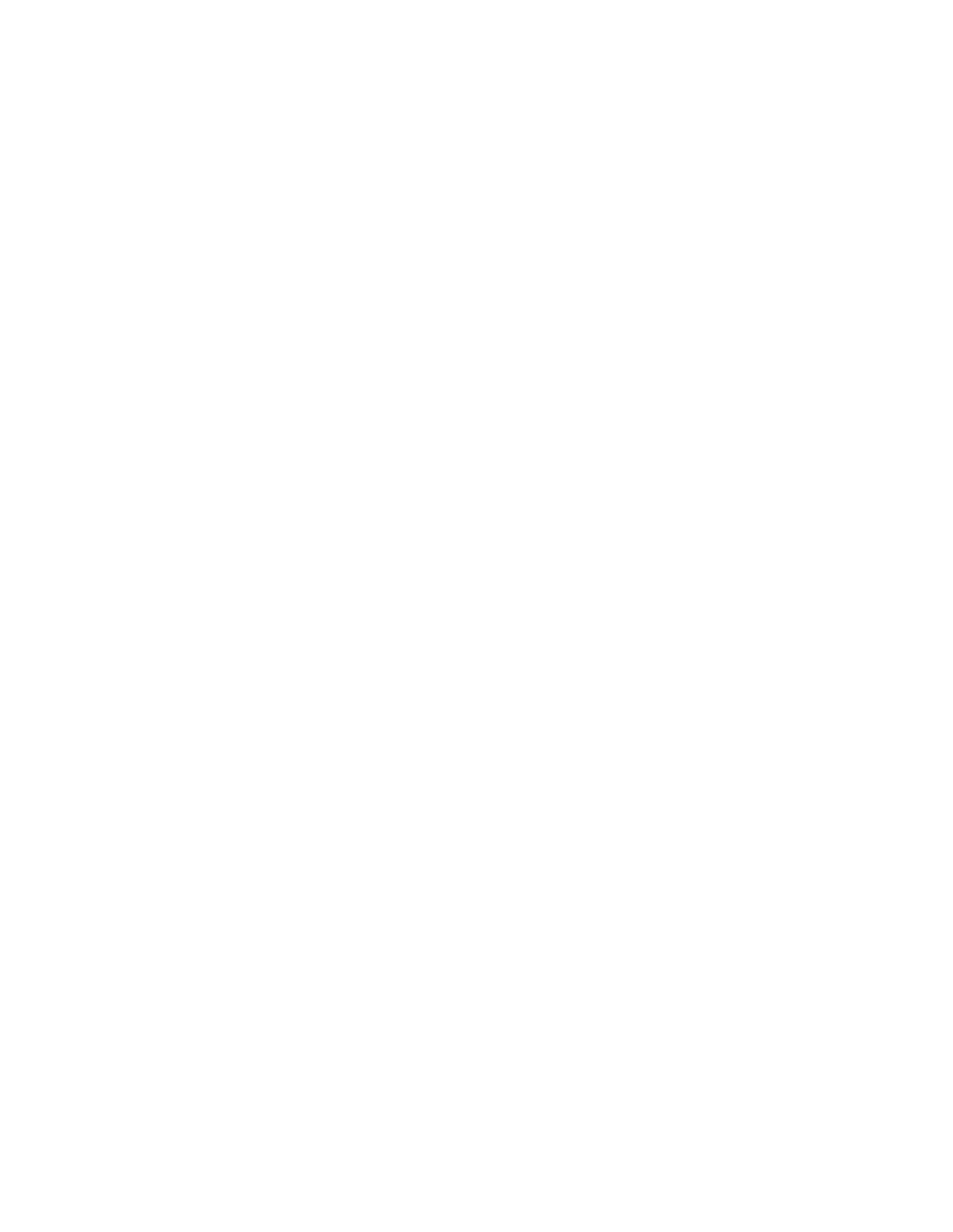۰

## **Presidential Documents**

Ξ

Vol. 60, No. 154

Thursday, August 10, 1995

| Title 3-             | <b>Executive Order 12969 of August 8, 1995</b>                                                                                                                                                                                                                                                                                                                                                                                                                                                                                                                                                                                                                                                                                                                         |
|----------------------|------------------------------------------------------------------------------------------------------------------------------------------------------------------------------------------------------------------------------------------------------------------------------------------------------------------------------------------------------------------------------------------------------------------------------------------------------------------------------------------------------------------------------------------------------------------------------------------------------------------------------------------------------------------------------------------------------------------------------------------------------------------------|
| <b>The President</b> | <b>Federal Acquisition and Community Right-To-Know</b>                                                                                                                                                                                                                                                                                                                                                                                                                                                                                                                                                                                                                                                                                                                 |
|                      | The Emergency Planning and Community Right-to-Know Act of 1986 (42)<br>U.S.C. 11001-11050) ("EPCRA") and the Pollution Prevention Act of 1990<br>(42 U.S.C. 13101-13109) ("PPA") established programs to protect public<br>health and the environment by providing the public with important informa-<br>tion on the toxic chemicals being released into the air, land, and water<br>in their communities by manufacturing facilities.                                                                                                                                                                                                                                                                                                                                 |
|                      | The Toxics Release Inventory ("TRI") established pursuant to section 313(j)<br>of EPCRA, 42 U.S.C. 11023(j), based on information required to be reported<br>under section 313 of EPCRA and section 6607 of PPA, 42 U.S.C. 13106,<br>provides the public, industry, and Federal, State, and local governments<br>with a basic tool for making risk-based decisions about management and<br>control of toxic chemicals, that can have significant adverse effects on human<br>health and the environment. TRI data allow the public, industry, and govern-<br>ment to gauge the progress of industry and government efforts to reduce<br>toxic chemical wastes.                                                                                                         |
|                      | Sharing vital TRI information with the public has provided a strong incentive<br>for reduction in the generation, and, ultimately, release into the environment,<br>of toxic chemicals. Since the inception of the TRI program, reported releases<br>to the environment under TRI have decreased significantly.                                                                                                                                                                                                                                                                                                                                                                                                                                                        |
|                      | The efficiency of the Federal Government is served when it purchases high<br>quality supplies and services that have been produced with a minimum<br>impact on the public health and environment of communities surrounding<br>government contractors. Savings associated with reduced raw materials usage,<br>reduced use of costly, inefficient end-of-pipeline pollution controls, and<br>reduced liability and remediation costs from worker and community claims<br>all serve to increase the economic and efficient provision of essential supplies<br>and services to the government. As a result of TRI reporting, many manufac-<br>turers have learned of previously unrecognized significant efficiencies and<br>cost savings in their production processes. |
|                      | The Federal Government's receipt of timely and quality supplies and services<br>is also served by the general enhancement of relations between government<br>contractors and the communities in which they are situated, as well as<br>the cooperative working relationship between employers and employees who<br>may be subject to exposure to toxic materials.                                                                                                                                                                                                                                                                                                                                                                                                      |
|                      | Information concerning chemical release and transfer can assist the govern-<br>ment to purchase efficiently produced, lower cost, and higher quality supplies<br>and services that also have a minimum adverse impact on community health<br>and the environment.                                                                                                                                                                                                                                                                                                                                                                                                                                                                                                      |
|                      | NOW, THEREFORE, to promote economy and efficiency in government pro-<br>curement of supplies and services, and by the authority vested in me as<br>President by the Constitution and the laws of the United States of America,<br>including EPCRA, 42 U.S.C. 11001 et seq., PPA, 42 U.S.C. 13101 et seq.,<br>40 U.S.C. 471 and 486(a), and 3 U.S.C. 301, it is hereby ordered as follows:                                                                                                                                                                                                                                                                                                                                                                              |
|                      | <b>Section 1.</b> Policy. It is the policy of the executive branch in procuring<br>supplies and services that, to ensure the economical and efficient procure-<br>ment of Federal Government contracts, Federal agencies, to the greatest<br>extent practicable, shall contract with companies that report in a public<br>manner on toxic chemicals released to the environment.                                                                                                                                                                                                                                                                                                                                                                                       |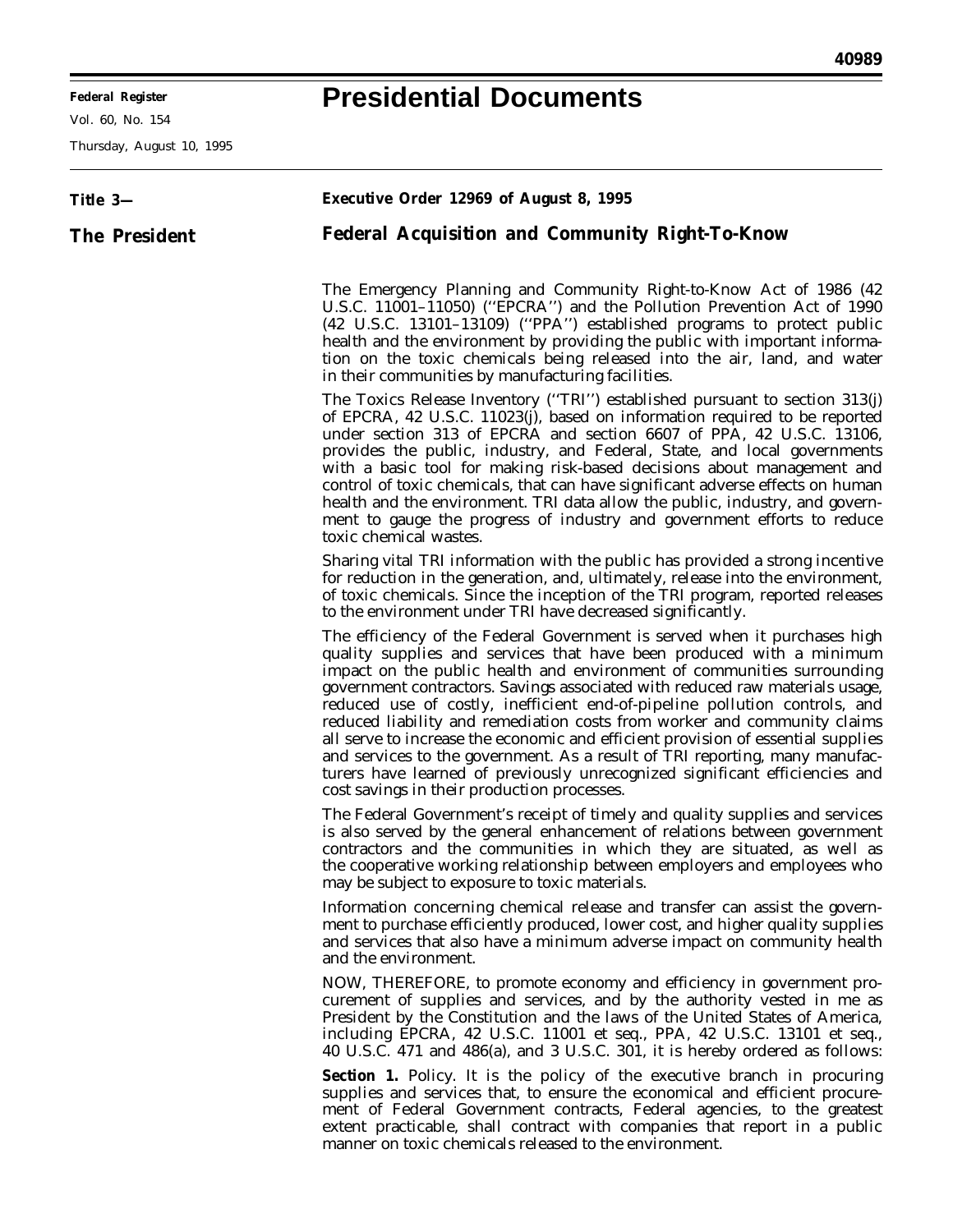**Sec. 2.** *Definitions.* 2–201. All definitions found in EPCRA and PPA and implementing regulations are incorporated into this order by reference, with the following exceptions for purposes of this order.

2–202. ''*Federal agency*'' means an ''Executive agency,'' as defined in 5 U.S.C. 105. For purposes of this order, military departments, as defined in 5 U.S.C. 102, are covered under the auspices of the Department of Defense.

2–203. ''*Acquisition*'' means the acquiring by contract with appropriated funds of supplies or services (including construction) by and for the use of the Federal Government through purchase or lease, whether the supplies or services are already in existence or must be created, developed, demonstrated, and evaluated. Acquisition begins at the point when the Federal department or agency needs are established and includes the description of requirements to satisfy agency needs, solicitation and selection of sources, award of contracts, contract financing, contract performance, contract administration, and those technical and management functions directly related to the process of fulfilling agency needs by contract.

2–204. ''*Toxic chemical*'' means a substance on the list described in section 313(c) of EPCRA, 42 U.S.C. 11023(c), as it exists on the effective date of this order.

2–205. ''*Administrator*'' means the Administrator of the United States Environmental Protection Agency (''EPA'').

2–206. ''*Federal contractor*'' means an entity that has submitted the successful bid or proposal in response to a competitive acquisition solicitation. **Sec. 3.** *Applicability.* 3–301. Each Federal agency shall, to the maximum extent practicable, include in contract solicitations as an eligibility criterion for the award of competitive acquisition contracts expected to equal or exceed \$100,000 with the Federal contractors described in subsection 3– 302, the requirement that such contractors must file (and continue to file for the life of the contract) a Toxic Chemical Release Form (''Form R''), as described in sections 313(a) and (g) of EPCRA, 42 U.S.C. 11023(a) and (g), for each toxic chemical manufactured, processed, or otherwise used by the Federal contractor at a facility, as described in section 313 of EPCRA, 42 U.S.C. 11023, and section 6607 of PPA, 42 U.S.C. 13106.

3–302. The Federal contractors subject to the eligibility criterion described in subsection 3–301 above are those who currently report to the TRI pursuant to section  $313(b)(1)(A)$  of EPCRA, 42 U.S.C.  $11023(b)(1)(A)$ , that is, manufacturers having Standard Industrial Classification Code (''SIC'') designations of 20 through 39 (as in effect on July 1, 1985).

3–303. Each Federal agency shall find that a prospective Federal contractor has satisfied the requirement in subsection 3–301 if the contractor certifies in a solicitation that it:

(a) Does not manufacture, process, or otherwise use any toxic chemicals listed under section 313(c) of EPCRA, 42 U.S.C. 11023(c);

(b) Does not have 10 or more full-time employees as specified in section 313(b)(1)(A) of EPCRA, 42 U.S.C. 11023(b)(1)(A);

(c) Does not meet the reporting thresholds established under section 313(f) of the EPCRA, 42 U.S.C. 11023(f); or

(d) Has complied fully with the reporting requirements of subsection 4–404.

3–304. Each Federal agency shall require the filings described in subsection 3–301 above to include information on all chemicals identified by the Administrator pursuant to section  $313(c)$  of EPCRA, 42 U.S.C.  $11023(c)$ , as of the date of this order.

3–305. Each Federal agency may amend existing contracts, to the extent permitted by law and where practicable, to require the reporting of information specified in subsection 3–301 above.

3–306. As consistent with Title IV of the Federal Acquisition Streamlining Act of 1994 (FASA), Public Law 103–355, and section 4(11) of the Office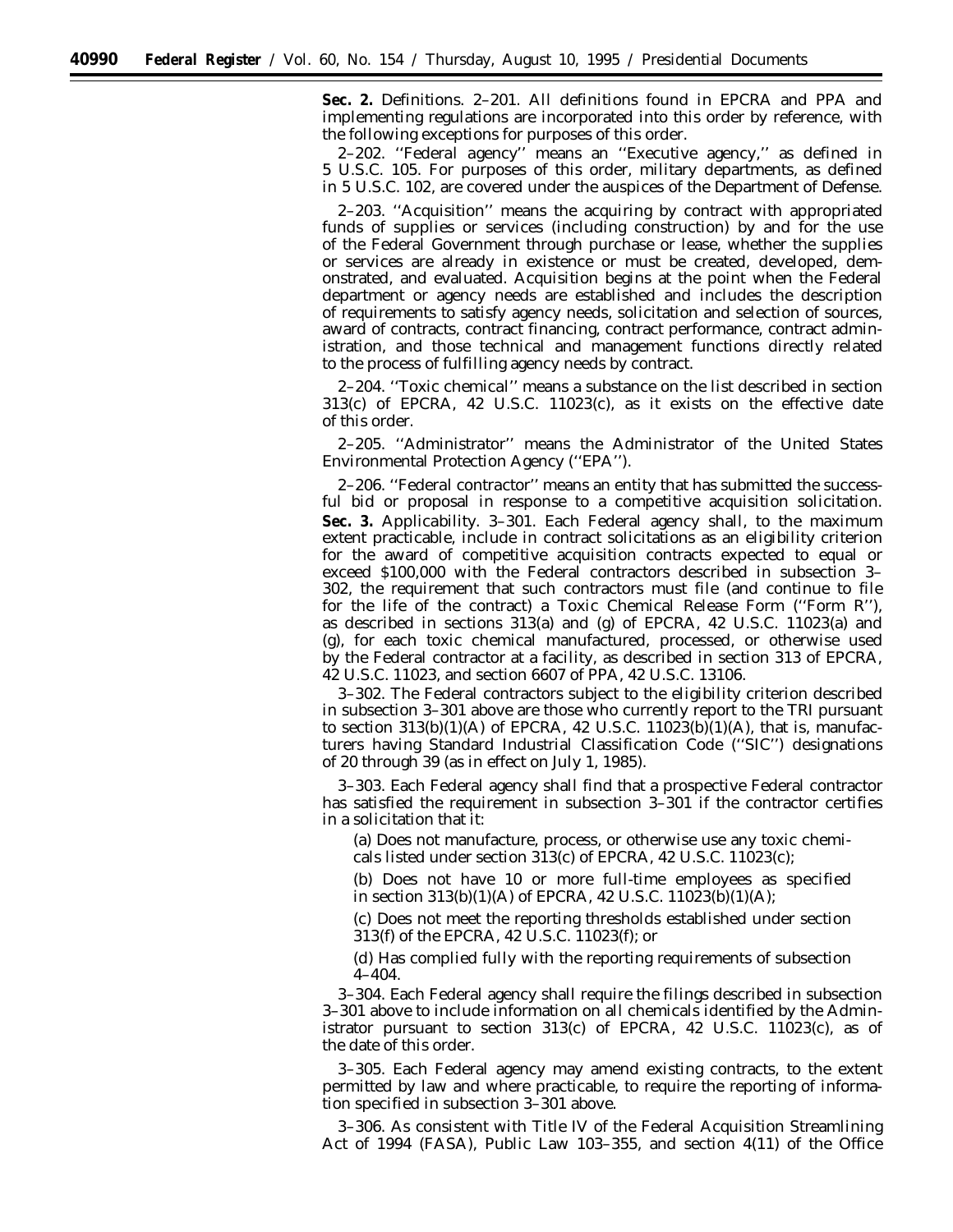of Federal Procurement Policy Act, 41 U.S.C. 403(11), the requirements of this order are only applicable to competitive acquisition contracts expected to equal or exceed \$100,000.

**Sec. 4.** *Implementation.* 4–401. Not later than September 30, 1995, the EPA shall publish in the **Federal Register** guidance for compliance with this order, including applicability with respect to subcontractors.

4–402. Within 30 days of the issuance of the guidance provided for in subsection 4–401 above, each Federal agency shall include in all acquisition solicitations issued on or after the effective date of this order, the provisions necessary to effect this order.

4–403. For all contracts expected to exceed \$500,000, each Federal agency shall consult with the Administrator or the Administrator's designee when the agency believes it is not practicable to include the eligibility requirement of section 3–301 in the contract solicitation or award.

4–404. Each Federal agency shall require each Federal contractor designated in subsection 3–302 above to:

(a) Have included in its response to the contract solicitation a certification, as specified in the guidelines published pursuant to subsection 4–401 of this order, that it will (if awarded the contract) comply with the requirements of subsection 3–301; and

(b) File with the Administrator and each appropriate State pursuant to section 313(a) of EPCRA, 42 U.S.C. 11023(a), the information required by subsection 3–301, beginning on the next July 1 after the date on which the contract is awarded.

4–405. Information submitted to the EPA pursuant to subsection 4–404(b) above shall be subject to the trade secret protections provided by section 322 of EPCRA, 42 U.S.C. 11042. Information that is not trade secret shall be made available to the public pursuant to sections 313(h) and (j) of EPCRA, 42 U.S.C. 11023(h) and (j). The Administrator is directed to review reports submitted pursuant to this order to determine the appropriateness of any claims for trade secret protection.

4–406. When the Administrator determines that a Federal contractor has not filed the necessary forms or complete information as required by subsection 3–301 above, the Administrator or the Administrator's designee may recommend termination of the contract for convenience. The Administrator shall transmit that recommendation to the head of the contracting agency, and that agency shall consider the recommendation and determine whether to terminate the contract. In carrying out this responsibility, the Administrator may investigate any subject Federal contractor to determine the adequacy of compliance with the provisions of this order and the Administrator's designee may hold such hearings, public or private, as the Administrator deems advisable to assist in the Administrator's determination of compliance.

4-407. Each contracting agency shall cooperate with the Administrator and provide such information and assistance as the Administrator may require in the performance of the Administrator's functions under this order.

4–408. Upon request and to the extent practicable, the Administrator shall provide technical advice and assistance to Federal agencies in order to assist in full compliance with this order.

**Sec 5.** *General Provisions.* 5–501. The requirements of this order shall be implemented and incorporated in acquisition regulations, including the Federal Acquisition Regulations (FAR), within 90 days after the effective date of this order.

5–502. This order is not intended, and should not be construed, to create any right or benefit, substantive or procedural, enforceable at law by a party against the United States, its agencies, it officers, or its employees. This order is not intended, however, to preclude judicial review of final agency decisions in accordance with the Administrative Procedure Act, 5 U.S.C. 701 et seq.